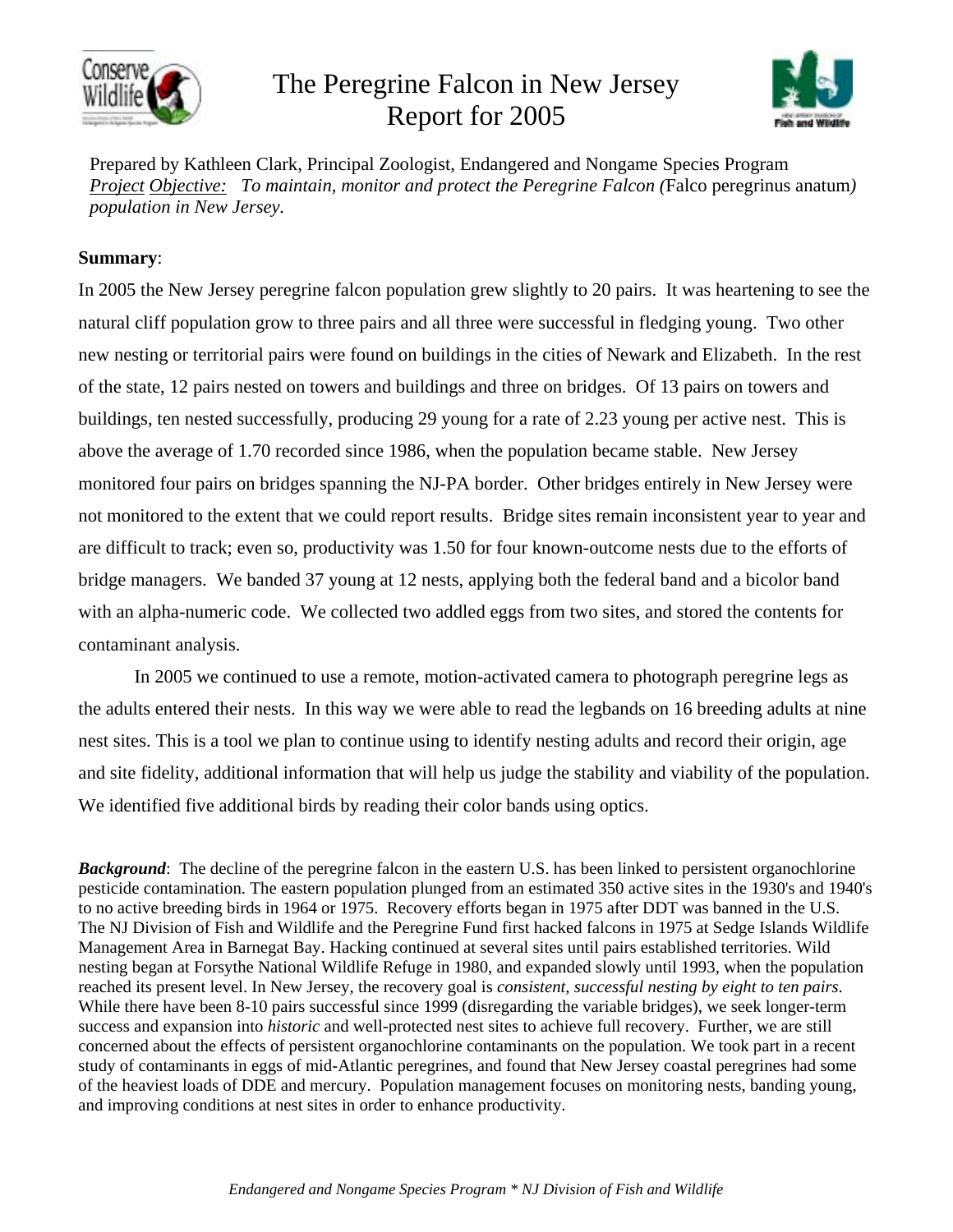## *Highlights*:

The highlight of 2005 was the same as the previous two years: successful nesting in natural cliff habitat formerly devoid of peregrines since about 1950. The successful fledging of a young at the cliffs in 2003 was a huge milestone, and an amazing sight for peregrine fans. In 2005, we were further inspired by tracking three nesting pairs, all of which successfully raised young. This is a new milestone that makes full recovery in historic habitats credible and achievable. More dramatic events unfolded on the webcam at the nest atop 101 Hudson Street in Jersey City. This nest lost the tiercel to an accident, but weathered that loss and other problems to successfully fledge two young. The events were interpreted by Linn Pierson and followed by peregrine fans in the website's Nestbox News.

Productivity was well above average at tower and building nest sites: for the first time ever, five nests successfully fledged four young each. Congratulations to Egg Island, Swan Bay, Tuckahoe, Ocean Gate nests, and "C-3," one of the cliff sites! Sedge Island and "C-1" each fledged three young; Brigantine, Marmora, Stone Harbor and Jersey City each fledged two young; the Hilton Casino and "C-4" each fledged one young. The only failures were at Barnegat, Heislerville, and the new nest on a ledge in Newark.

On the Delaware River bridges, three of four hatched young fledged successfully at the Betsy Ross and Walt Whitman nest boxes. A pair nested unsuccessfully at the Commodore Barry Bridge, but two young fledged from the NJ-PA Turnpike Bridge on the Pennsylvania side. This was the second year a pair nested at the Tacony-Palmyra Bridge; we are hoping they work things out next year. At northern New Jersey bridges, construction engulfed the George Washington Bridge site, which may have forced those birds toward the Palisades cliffs. As far as we know, no young fledged from either the NJ Turnpike-Vince Lombardi site or the Newark Bay Bridge, discovered last year.

- The statewide population grew by three pairs, to 20 nesting pairs (Figure 1, Table 1). Productivity was above average at 2.10 young per active nest for 20 known-outcome nests.
- Productivity was very good at 13 tower and building (non-bridge sites), averaging 2.23 young per active nest; ten nests were successful in producing 29 young. Productivity at four bridge nests was above average at 1.50 young per nest; two bridges produced four young each, and two bridges failed to produce. The 1.50 rate does not include the loss of two young when they fledged from two bridges.
- In 2005 the natural cliff habitat in northern NJ hosted three nesting pairs that fledged four, three and (at least) one young, respectively. Of the pairs that occupied those cliffs in previous years, only one remained in the same location, which suggests that pairs have not developed a strong affinity to particular eyries, or that there are multiple suitable nest sites available. A third eyrie active in 2005 may have been a pair that relocated from a nearby bridge.
- Biologists banded a total of 37 nestlings at 12 nest sites. We plan to begin banding at cliff sites in 2006.
- Two new urban pairs were discovered in 2005: A new pair nested on a window ledge of a Newark building undergoing demolition; the nest was protected from disturbance until after the pair abandoned apparently infertile eggs. A territorial pair occupied a building in Elizabeth; the adults were identified by their color bands, and the female, at two years of age, is expected to attempt to nest next year. Biologists will provide nest structures at both these locations.
- Biologists built a new, smaller nest tower to replace the tower on Egg Island WMA. The new tower was sited about 5 miles to the east, to remove the peregrine nest from an important shorebird roost site and thereby reduce the management conflicts between species of concern.
- Biologists replaced the nest box at two tower sites with a plastic dog "igloo," making a total of six such structures currently in use in NJ. The igloo structures require virtually no maintenance, are accepted by peregrines, and may facilitate peregrines' defense of their nests and chicks.
- New nest structures were placed on building roofs in Newark and Secaucus, but were not occupied in 2005.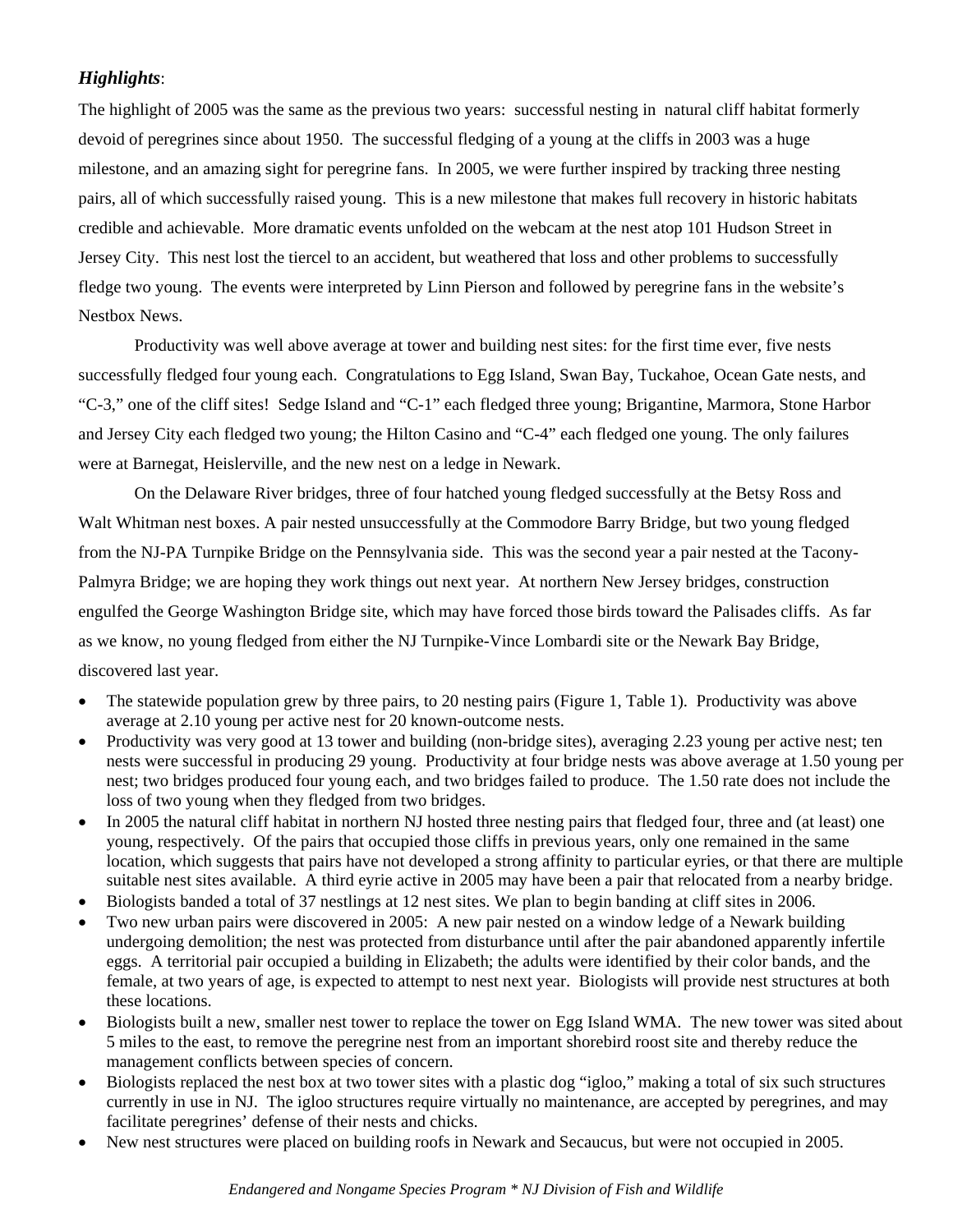• For the fifth year, a camera watched the nest on a Jersey City rooftop, and the image was available for viewing on the Division of Fish and Wildlife's website (www.njfishandwildlife.com/peregrinecam). The camera and website were maintained by private funding through the Conserve Wildlife Foundation of New Jersey.

*Recoveries:* One of the first recoveries of the season was determined to be the adult male from the Jersey City pair, recovered alive on April 30 after losing a wing in a wire collision near the Jersey City train station. This bird was banded (X/5), and had originated in 1998 from the Outerbridge Crossing between NJ and NY. His loss from the nest site occurred during the last week of incubation, but the remaining falcon successfully raised three young to fledging, in a drama we won't soon forget. Naturalist Linn Pierson chronicled the details of the Jersey City nesting season as she visited the nest site, watched the webcam, and translated the falcon behaviors into a fascinating story. The tiercel remains at the Raptor Trust, destined to help in wildlife education efforts there.

Also qualifying as recoveries are the peregrines re-sighted using both optics and the remote camera. We identified 22 breeding adults at 13 nest sites. There appeared to be greater turnover among females (4 of 8 known in 2004 were replaced in 2005) compared to males (1 of 7 known in 2004 was new in 2005). Repeating a trend observed in 2004, most adults identified originated in New Jersey: 8 of 13 females and 10 of 12 males. Five adults could not be identified because they lacked federal and/or color bands.

Conclusions: Peregrines had excellent nest success in 2005, their 26<sup>h</sup> year of nesting in New Jersey. Nest success was good at 75%, and 20 active pairs fledged 42 young. We need to continue the investigation of contaminants in unhatched, salvaged eggs, as well as the close monitoring of nesting pairs to detect problems. Management of nesting pairs and nest sites is essential to maintain peregrines in New Jersey: bridge-nesting birds are especially vulnerable to nest-site problems, and many other pairs occupy human-constructed sites. With management and the cooperation of bridge and building personnel, these sites can contribute to population viability. The success of peregrines nesting in historic, natural habitat made 2005 a new landmark year for the peregrine's recovery in New Jersey.

*Our Thanks To*: Volunteers who protect and watch over peregrine falcons in New Jersey, including Linn Pierson, Pete McLain, McDuffy Barrow, Jorge Coppen, Sue and Mark Canale, Tim Jankowski, Larry Walton, Steve James, Chuck Wadding, Keith and Jackie Parker, Bob Kozinsky, Don and Karen Bonica at Toms River Avian Care, Dr. Stephen Wurst at Barnegat Animal Hospital, Hans Toft, Bob Barth, Atlantic City Hilton staff (Mel Thompson, Pete Aiuto, Nancy Ross and others), Forsythe NWR staff and volunteers, Delaware River Port Authority staff, Palisades Interstate Park Commission and the Palisades Interstate Parkway Police, Burlington County Bridge Commission, The Port Authority of NY/NJ, The Raptor Trust, Mack-Cali managers and engineers, Essex County Court House staff, AT&T staff, and PSE&G staff. Additional thanks to Shawn Padgett of VA for assistance with remote cameras.

*This project was funded by people* who support the NJ Tax Check-Off for Wildlife, purchase Conserve Wildlife license plates, and donate to the Conserve Wildlife Foundation of NJ. Funds were also provided by the U.S. Fish and Wildlife Service's Federal Aid to Endangered Species.

*The Jersey City WebCam* (www.njfishandwildlife.com/peregrinecam) was funded by the Conserve Wildlife Foundation of NJ and Verizon, and maintained by Division staff Jeff Smith and Paul Tarlowe. The webcam's Nestbox News is written by Linn Pierson of the Wildlife Conservation Corps and NJ Palisades Interstate Park Commission.